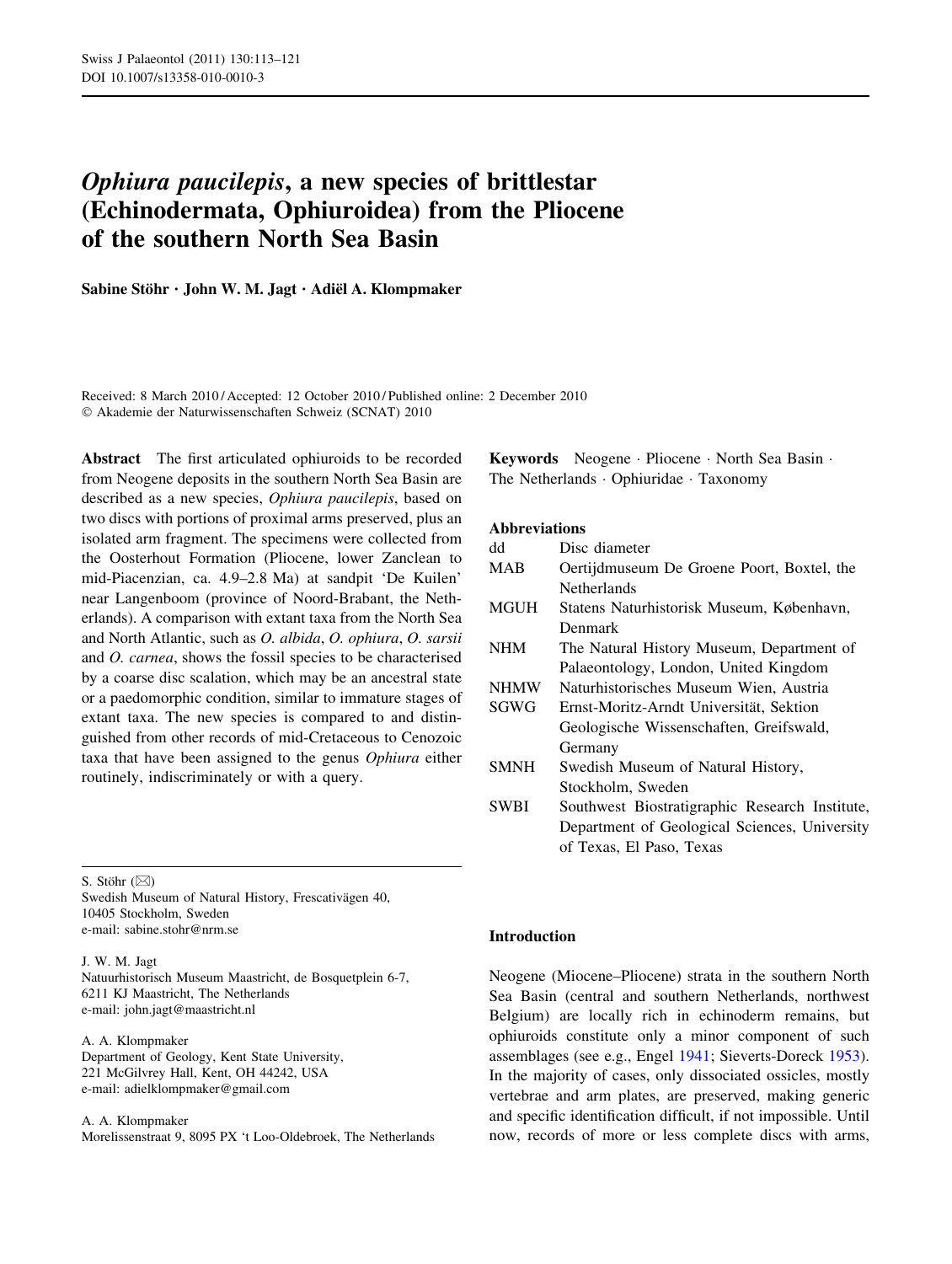which attest either to rapid burial and lack of subsequent scavenging and bioturbation or to exceptional circum-stances (see e.g., Böhm [1889;](#page-7-0) Berry [1939;](#page-7-0) Clark [1959](#page-7-0); Wienberg Rasmussen [1972](#page-8-0); Kerr and Twitchett [2004;](#page-7-0) Kroh [2007\)](#page-7-0), were lacking from the study area.

Slightly silty, fine-grained and well-sorted, glauconitic quartz sands assigned to the Oosterhout Formation, which are suction-dredged at sandpit 'De Kuilen' near Langenboom (Fig. 1), have now yielded the first articulated ophiuroids to be recorded from the southern North Sea Basin. Two discs with proximal portions of arms preserved, plus an isolated arm fragment, are shown to be conspecific and are described here as a new species of the genus Ophiura Lamarck, [1801](#page-8-0), O. paucilepis sp. nov. At sandpit 'De Kuilen', Unit B (sensu Wijnker et al. [2008](#page-8-0)) has produced most macrofossil remains including molluscs, brachiopods, echinoderms, serpulids, bryozoans, plant and vertebrate remains (Wijnker et al. [2008](#page-8-0); Klompmaker [2009\)](#page-7-0). It is from this level that the present brittlestar material is inferred to have originated, because other units contain little or no carbonate and the holotype disc was covered in shell fragments when it was collected. On molluscan and dinoflagellate evidence (see Wijnker et al. [2008](#page-8-0)), an early Zanclean to mid-Piacenzian date (Pliocene; ca. 4.9–2.8 Ma) has been established for this part of the sequence (Fig. [2\)](#page-2-0).

The new species is compared with extant taxa from the North Sea and North Atlantic Ocean, as well as with a number of fossil species of mid-Cretaceous (Albian-Cenomanian) to Cenozoic age which have been placed in the genus Ophiura, either more or less routinely, indiscriminately or with a query. However, a revision of these extinct taxa is deferred to another occasion.

Systematic palaeontology

# Order Ophiurida MÜLLER & TROSCHEL, [1840](#page-8-0) Family Ophiuridae MÜLLER & TROSCHEL, [1840](#page-8-0)



Fig. 1 Map of the Langenboom area (province of Noord-Brabant, the Netherlands), showing the locality of sandpit 'De Kuilen' (copy of Wijnker et al. [2008,](#page-8-0) fig. 1, reproduced with permission)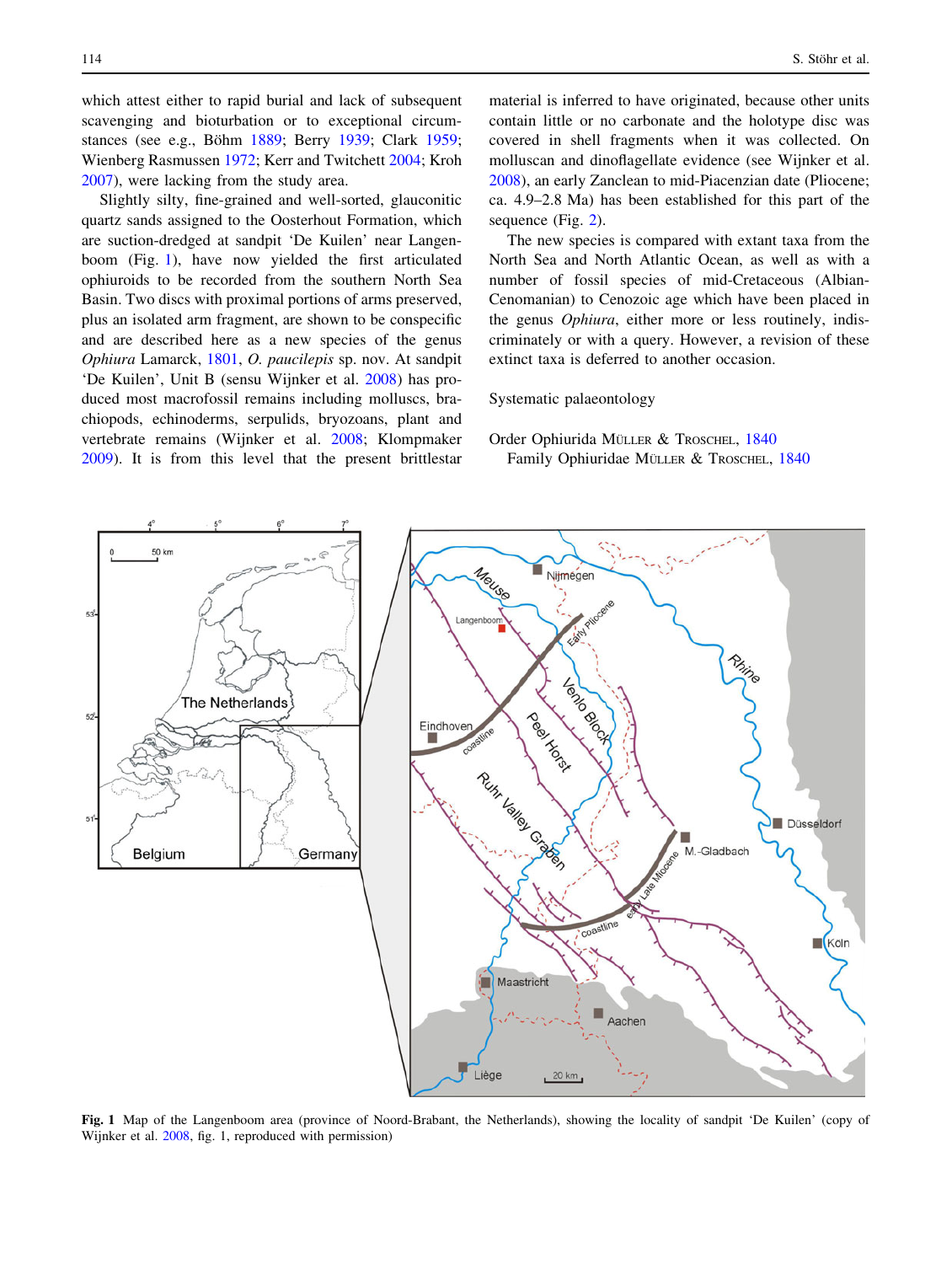Depth (m) below lake surface summer 2005

<span id="page-2-0"></span>

Fig. 2 Facies interpretation and litho- and chronostratigraphy of the Langenboom section at sandpit 'De Kuilen' (copy of Wijnker et al. [2008,](#page-8-0) fig. 6, reproduced with permission). a gravel, b sand, c silt,  $d$  glauconite,  $e$  carbonate cement,  $f$  shells,  $g$  sample location,  $h$  bone. Unit B is here inferred to be the source of *Ophiura paucilepis* sp. nov. (see text)

Genus Ophiura LAMARCK, [1801](#page-8-0)

Type species: Asterias ophiura LINNAEUS, [1758,](#page-8-0) by ICZN ruling (Opinion 1152; see Melville [1980](#page-8-0)).

Diagnosis: Disc low, flat, covered by small, imbricating plates, primary rosette usually distinct. Radial shields more or less separated. Arms not stout, gradually tapering, usually deep incisions next to arm bases (distal bursal slits). Dorsal arm plates well developed, adjacent plates usually contiguous, several proximal dorsal plates included in the disc, separating radial shields. Genital papillae well developed, arm combs present. Second oral tentacle pore opens into mouth slit, beset with numerous small papillae, which often form a continuous row with the oral papillae. Ventral arm plates much wider than long, usually separated, at least outside disc.

## Ophiura paucilepis sp. nov. (Fig.  $3a-k$  $3a-k$ )

Types: MAB 4280 (holotype; leg. A. A. Klompmaker) and MAB 4281 (paratype; leg. N. Taverne).

Additional material: MAB 4282, an arm fragment, which might well have belonged to either of the holotype or paratype discs, but this cannot be ascertained beyond doubt.

Comparative recent material: Ophiura albida Forbes, [1839](#page-7-0): SMNH-52141 (one specimen on SEM stub, 4 mm dd; Kattegat, Sweden, Halland, Värö, 57°16.5'N, 12°05'E, depth 19 m, sand bottom, leg. S. Smith) and SMNH-87672 (one specimen on SEM stub, 8 mm dd; same locality); SMNH-115527, one specimen, 8 mm dd, on SEM stub, same locality. Ophiura sarsii Lütken, [1855](#page-8-0): SMNH-42832 (one specimen on SEM stub, 7 mm dd; BIOICE station 2585, Iceland, 67°24.79'N, 22°24.43'W, depth 450 m) and SMNH-45845 (one specimen on SEM stub, 6 mm dd; BIOICE station 2673, Iceland, 66°50.22'N, 16°16.26'W, depth 222 m).

Locality and stratigraphy: Sandpit 'De Kuilen' near Langenboom, province of Noord-Brabant (the Netherlands); Oosterhout Formation, Unit B (12–15 m below surface), lower Zanclean to mid-Piacenzian, Pliocene.

Etymology: Latin pauci, meaning 'few' and lepis, meaning 'scale'.

Diagnosis: Species of Ophiura with few large disc scales, among which the primary rosette is distinct. The oral shield is almost twice as long as wide and covers about two-thirds of the ventral interradial disc space. Dorsal arm plates fan shaped, three times wider than long. Two (or three) short conical arm spines. The known maximum size of the species (disc diameter) is 8 mm.

Description of MAB 4280 (holotype): Disc diameter of approximately 8 mm and five arms, which are all broken off close to the disc. The dorsal disc is formed by large scales, among which the primary rosette, consisting of a round central primary plate and a circle of five round radial primary plates, is distinct (Fig. [3a](#page-3-0)). Distal to the primary rosette, two to three interradial plates extend to the disc margin. The radial shields are round, but at their proximal ends they are partially overlapped by interradial plates and a wedge plate ('k-plate'), which separates adjacent radial shields proximally (Fig. [3b](#page-3-0)). Distally, the radial shields are separated by the small, wedge- or possibly cordiform, first dorsal arm plate. The dorsal arm plates beyond the first three are about three times as wide as long, with straight lateral and proximal edges, convex distal edge, and wider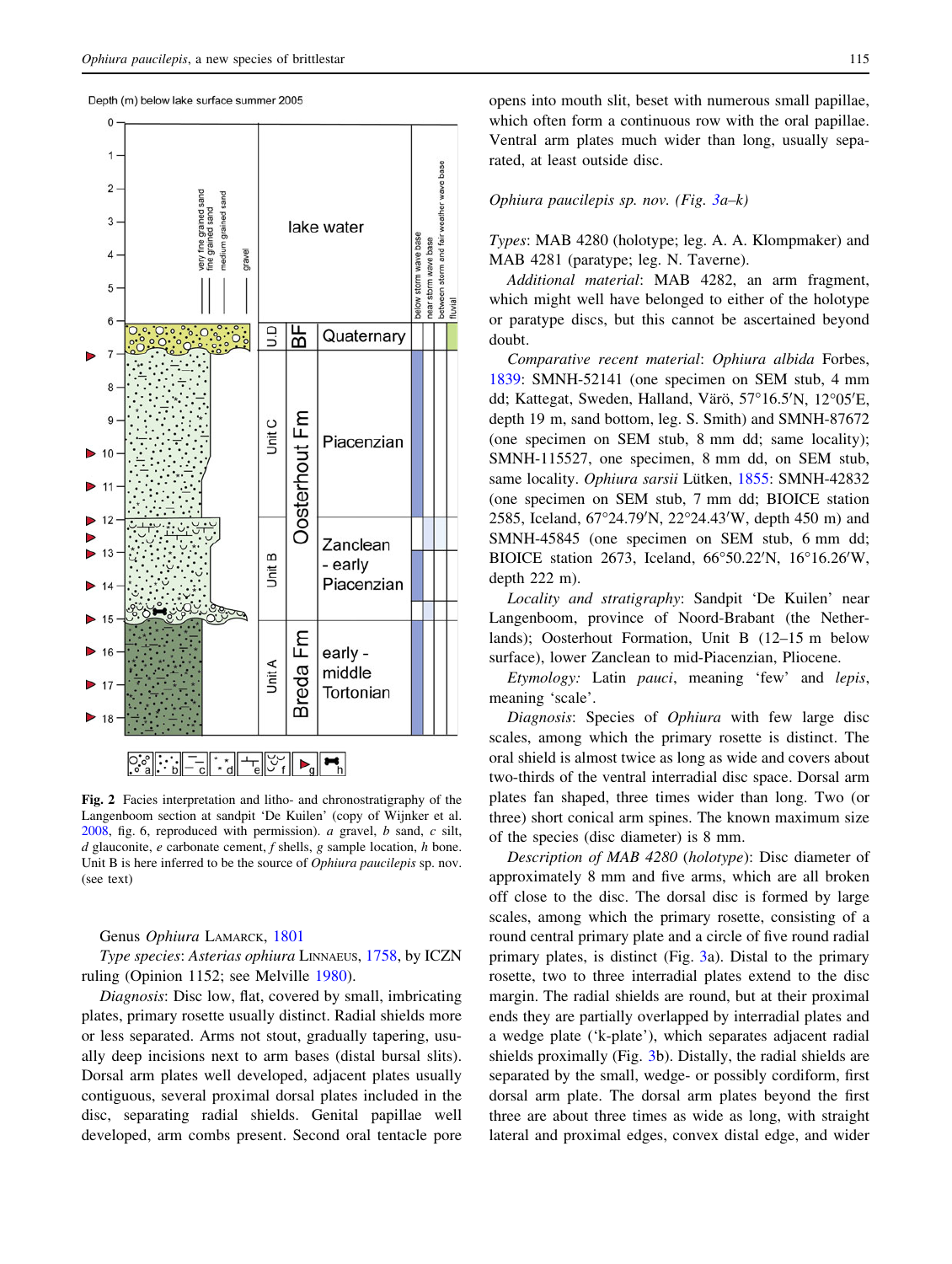<span id="page-3-0"></span>

Fig. 3 SEM images of *Ophiura paucilepis* sp. nov., Pliocene, Langenboom; holotype (MAB 4280), dorsal view (a), detail of radial shields and dorsal arm plates (b), lateral view of arm with spines (d), interradial lateral view of disc (e), detail of arm comb and lateral arm plates (f), disc in ventral view (h) and detail of ventral arm plates (i); j, k paratype (MAB 4281) in dorsal and ventral views, respectively; c, g arm fragment (MAB 4282) in dorsal and ventrolateral views,

respectively. abGP abradial genital plate, AC arm comb, adGP adradial genital plate, AS adoral shield, ASp arm spine, CPP central primary plate, DAP dorsal arm plate, GS genital scales; k k-plate, LAP lateral arm plate, IR interradial plate, OS oral shield, RPP radial primary plate, RS radial shield, TPo tentacle pore, TS tentacle scale, V vertebra, VAP ventral arm plate. Scale bars in millimetres

at their distal end than at their proximal end (Fig. 3c). The first dorsal arm plate is the smallest and has an acute proximal angle, the following two plates increase in size and are similar in shape to the remaining plates (Fig. 3b, c). Lateral arm plates from the fourth segment bear two, probably three, conical spines, which are appressed and shorter than an arm segment (Fig. 3d). At the vertical disc edge, a large round plate is visible, bordered by smaller, round to oval plates to either side, creating the appearance of a rosette (Fig. 3e).

Below the radial shields, a well-developed arm comb is present, consisting of at least eight, probably slightly more, elongated papillae on the edge of the abradial genital plate (Fig. 3c, f). The abradial genital plate extends onto the ventral side, where it is continued by a row of small genital scales along the bursal slit, as is typical for the genus Ophiura (Fig. [4a](#page-5-0)). The genital scales appear to bear genital papillae, which are, however, difficult to distinguish from the scattered tentacle scales (Fig. 3h).

The numerous oral papillae are scattered across all jaws and their original number and position is unclear. The second tentacle pore is superficial. The adoral shields are narrow and curved, bordering the proximal edges of the oral shield, which is almost twice as long as wide, with acute proximal angle and convex distal edge. The madreporite is not distinguishable among the oral shields. Few scales of different sizes and shape form the ventral disc distal of the oral shield (Fig. 3g, h).

The ventral arm plates have an acute proximal angle and a convex distal edge, which is twice as wide as the plate is long (Fig. 3h, i). Adjacent plates are separated by the lateral plates, which meet on the mid-line of the arm. The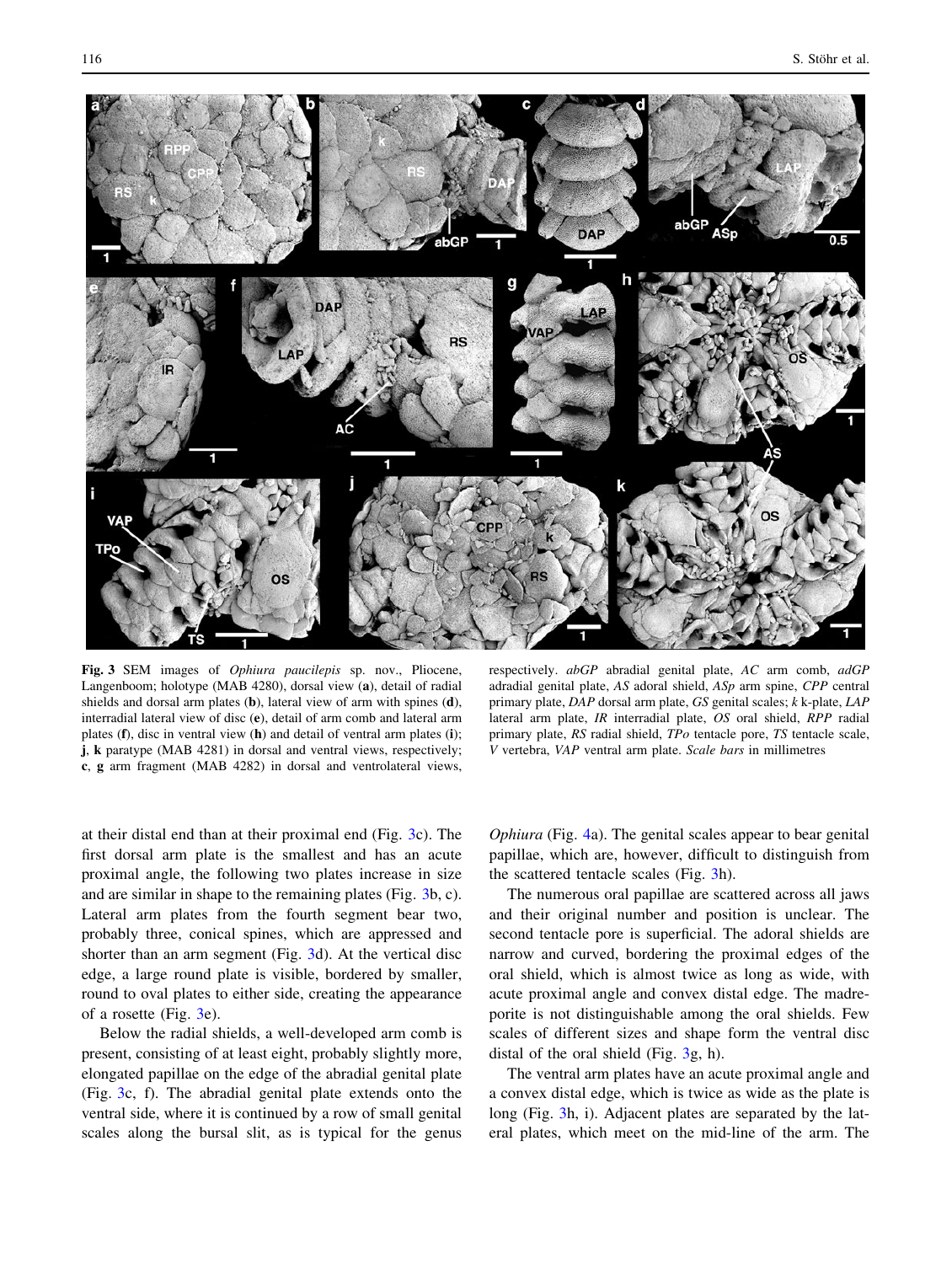large tentacle pores bear numerous small tentacle scales, which are scattered and their exact number and position cannot be determined.

Paratype MAB 4281 differences: The paratype is of approximately the same size as the holotype, with about 8 mm dd, and largely agrees with the holotype. However, part of the disc is missing. The dorsal disc plates are in disarray, but the primary rosette is distinguishable, as are the radial shields, k-plate and interradial plates (Fig. [3j](#page-3-0)). In contrast to the holotype, some smaller plates are present between the radial shields and the primaries. The rosette at the disc margin is not visible and the plates look broken and compressed. No arm spines are preserved in this specimen, but articulation ridges are visible, suggesting that three arm spines were present. Fewer oral papillae and tentacle scales are preserved in the paratype (Fig. [3k](#page-3-0)).

#### **Discussion**

The genus Ophiura is differentiated from Amphiophiura Matsumoto, [1915](#page-8-0) by its low, flat disc, the small ventral arm plates and the position of the second tentacle pore closer to the mouth slit (see also Matsumoto [1917\)](#page-8-0). However, the latter, which is closely related, currently includes species that probably would fit better in Ophiura (see Martynov and Litvinova [2008\)](#page-8-0), which obscures the generic boundaries. Amphiophiura is in need of revision, as are the related genera Stegophiura Matsumoto, [1915](#page-8-0) and Ophiomastus Lyman, [1878.](#page-8-0) The matter is complicated by the fact that the whole family of the Ophiuridae appears to have been affected by heterochronic development, leading to various states of reduced skeleton (Stöhr and Martynov, in preparation).

Without doubt, the new species described here belongs to the genus Ophiura, on account of the position of the second tentacle pore close to the mouth slit, the well-developed arm comb and deep incisions at the arm bases, the presence of tentacle pores along the entire arm, the wide dorsal arm plates, three of which are part of the dorsal disc, and the wide, separated ventral arm plates (compare Fell [1960;](#page-7-0) Paterson [1985\)](#page-8-0). Judging from the appearance of its type species, A. bullata (Wyville Thomson [1878](#page-8-0)), the genus Amphiophiura has a stocky appearance with stout arms which are not that far inserted into the disc as in Ophiura. Its arm bases lack the deep incisions, while dorsal, ventral and lateral arm plates are tumid, the ventral ones being quadrangular to axe shaped and contiguous and the second tentacle pore is positioned further from the mouth slit than in *Ophiura*. The genus *Amphio*phiura includes species with large oral shields and a small ventral disc, but these characters likely are the effect of heterochronic development, rather than homologies. Therefore, we dismiss a close relationship of the new species with Amphiophiura.

Recent studies have shown that the number of skeletal elements, such as disc scales, increases during ontogeny, but the final number of scales varies between species and higher taxa (see e.g., Sumida et al. [1998;](#page-8-0) Stöhr [2005](#page-8-0) and references therein). The dorsal scalation pattern in O. paucilepis sp. nov. resembles conditions seen in many extant species during ontogeny, e.g., in Ophiura albida Forbes, [1839](#page-7-0) at 4 mm dd (Fig. [4b](#page-5-0)). The low number of disc scales and their size might thus suggest that the type specimens of *O. paucilepis* sp. nov. represent juvenile individuals. However, the oral elements are similar in shape and number to those of larger specimens, e.g., O. albida at 8 mm dd (Fig. [4](#page-5-0)c). Thus, the coarse disc scalation sets *O. paucilepis* sp. nov. apart from most extant species. Coarser scalation is found in O. *imprudens* (Koehler [1906](#page-7-0)) and O. carnea Lütken  $1858$ , but both differ in the shape of the dorsal and ventral arm plates and barely reach 8 mm dd (see Paterson [1985\)](#page-8-0).

Ophiura paucilepis sp. nov. shows greatest affinities with O. sarsii Lütken [1855,](#page-8-0) O. albida and O. ophiura (Linnaeus [1758](#page-8-0)), all of which have more or less similar shapes of dorsal and ventral arm plates, arm spines and oral shields (Fig. [4\)](#page-5-0) (compare Ishida  $2004$ ; Stöhr  $2005$ ). However, they all have smaller and more numerous disc scales at a similar size, longer and more slender arm spines, and reach a larger maximum size than is currently known for O. paucilepis sp. nov. However, they may be descendants from the same lineage.

Absence of certain skeletal elements in adult Ophiuroidea has been interpreted as a paedomorphic state (Vadon [1991\)](#page-8-0). Assuming that coarse scalation is a juvenile character state, O. paucilepis sp. nov. may have retained an early ontogenetic stage into adulthood. It is, however, also plausible that a limited number of scales or other elements represent an ancestral state of shorter development, since externally only the disc shows any signs of possible paedomorphosis. In that case, modern forms would have a prolonged development known as peramorphosis. Almost nothing is known about the adaptational significance of the presence or absence of ophiuroid skeletal elements, their shape and number. In addition, the phylogenetic interrelationships of the species assigned to the genus Ophiura, as well as among genera within the family Ophiuridae, are still poorly understood (compare also Smith et al. [1995](#page-8-0)). It is therefore difficult to draw any conclusions from the appearance of  $O$ . *paucilepis* sp. nov., which may be a predecessor of Recent species, or an extinct sister taxon to modern forms.

# Comparisons to other fossil taxa

Added below are some preliminary notes on mid-Cretaceous to Cenozoic ophiuroids that have been assigned to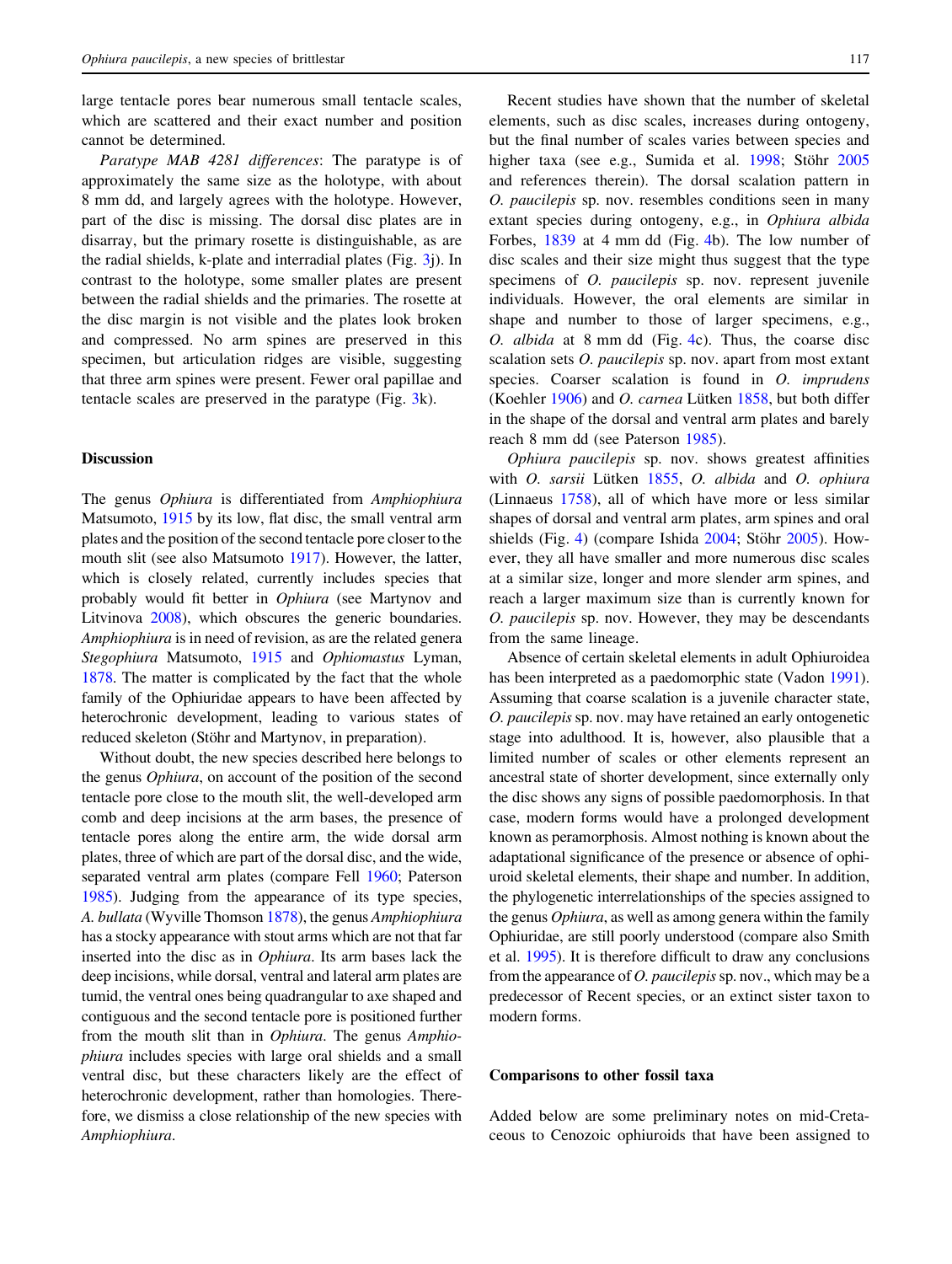<span id="page-5-0"></span>

Fig. 4 SEM images of extant species of Ophiura from the North Sea and North Atlantic; O. sarsii Lütken, [1855](#page-8-0), off Iceland, genital plates and scales as typical of the genus Ophiura (a); O. albida Forbes, [1839,](#page-7-0) Kattegat, 4 mm dd, with coarse disc scalation (b), at 8 mm dd, dorsal view (c), dorsal arm plates (d), lateral arm plates

the genus Ophiura, either routinely, indiscriminately or with a query, listed according to stratigraphic age. Full revisions of these taxa are deferred to another occasion. Currently, no comparative basis exists that would allow the identification of dissociated ophiuroid remains to the species level. Possible exceptions may be certain types of vertebrae (i.e., the 'keeled' type) found exclusively in the families Ophiothrichidae Ljungman, [1867](#page-8-0) and Ophionereididae Ljungman, [1867](#page-8-0), as well as the genus Ophiopholis Müller  $& Troschel, 1842$  $& Troschel, 1842$  (but not in the confamilial Ophiactis Lütken, [1856\)](#page-8-0), as demonstrated by LeClair [\(1996\)](#page-8-0) or the peculiar branching vertebrae that are found only in members of the families Gorgonocephalidae Ljungman, [1867](#page-8-0) and Euryalidae Gray, [1840,](#page-7-0) or the ventrally closed vertebrae of the latter family. Those ossicles are, however,

with spines (e), ventral view, slightly overbleached (f); O. sarsii, dorsal disc, 6 mm dd (g), ventral disc, 7 mm dd (h). Specimens have all been bleached with household NaOCl to remove the integument, dd disc diameter, other abbreviations as in Fig. [3.](#page-3-0) Scale bars in millimetres

only useful at the family level. Martynov [\(2010\)](#page-8-0) has recently suggested that ophiuroid families might be identifiable by arm spine articulation type, but more data are needed to validate this hypothesis. The majority of extant ophiuroid species cannot be identified solely on either the ventral or dorsal side, so that in the majority of cases, also in fossils, both sides need to be present. Often the ventral side is more informative, though, because the oral skeleton is critical for the classification of modern brittle stars.

At a disc diameter of 5–6 mm, Ophiura straini Cornell, LeMone & Norland, [1991](#page-7-0) (p. 1010, figs. 2.1–2.4; holotype is SWBI 90-01), from the Smeltertown Formation (Albian) of New Mexico (USA) and referred by the authors to Ophiura with a query (aff.), has more numerous disc scales than O. paucilepis sp. nov. and the arm structure is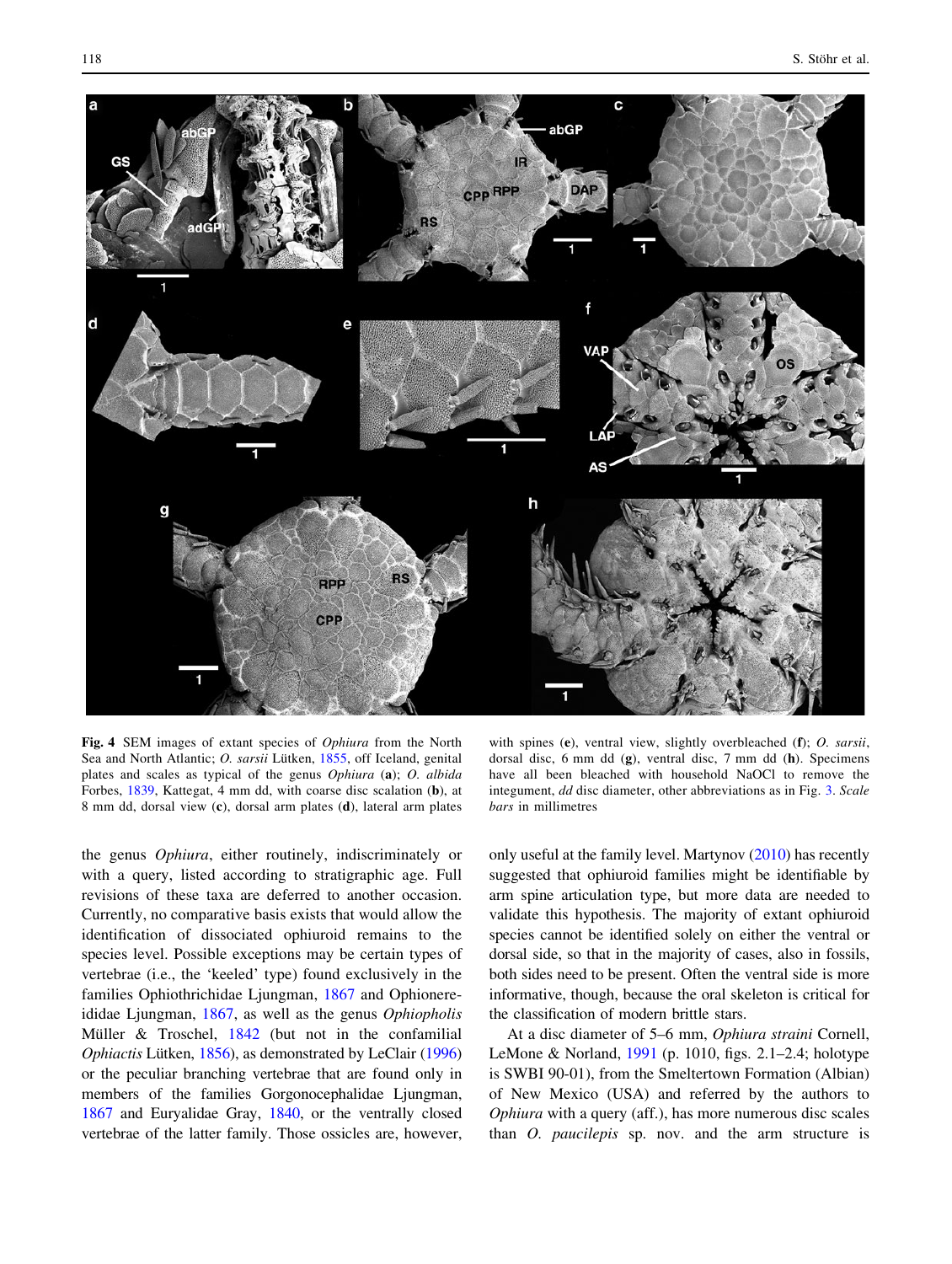different as well, with triangular dorsal arm plates. The overall habit of this species certainly is ophiurid, but details of the ventral disc surface and arm structure are needed to substantiate such an assignment. This same holds true for other mid-Cretaceous taxa from North America, such as Ophioglypha texana W.B. Clark, [1893](#page-7-0) (p. 30, pl. 4, fig. 1a–c) from the Weno Member (upper Albian) of Texas (see also Berry [1941](#page-7-0), p. 61, pl. 9, fig. 11; pl. 10, figs. 9, 11) and Ophioglypha graysonensis Alexander, [1931](#page-7-0) (p. 152, pl. 20, figs. 19, 20) from the Grayson Member (lower Cenomanian) of Texas (see also Berry, [1941,](#page-7-0) p. 62, pl. 9, figs. 1, 10; pl. 10, figs. 1, 6–7, 10; pl. 11, figs. 8, 10, as Ophiura).

Later, Clark [\(1959](#page-7-0)) referred specimens from the Austin Chalk (Campanian) of Texas to O. graysonensis, but this assignment appears doubtful and a revision of this material is called for.

Arm fragments and dissociated arm ossicles from the Santonian to Maastrichtian of northwest Europe from the basis for the record of Ophiura serrata Roemer, [1840](#page-8-0) by Wienberg Rasmussen ([1950,](#page-8-0) p. 111, pl. 16, figs. 1–8), which is now assigned to the ophiodermatid genus Ophiotitanos Spencer, [1907](#page-8-0) (see Jagt [2000\)](#page-7-0). A new species from the lower Maastrichtian of southeast England, assigned with a query to Ophiura is Wienberg Rasmussen's [\(1950](#page-8-0), p. 114, pl. 17, figs. 1–5) O?. hagenowi, which Kutscher & Jagt (in Jagt, [2000,](#page-7-0) p. 69, pl. 24, figs. 1–6; pl. 33, fig. 1) provisionally transferred to the ophiurid genus Stegophiura Matsumoto [1915.](#page-8-0) A third species, Ophiura? substriata Wienberg Rasmussen, [1950](#page-8-0) (p. 116, pl. 18, figs. 1–9), from the Santonian to Maastrichtian of northwest Europe appears to be an ophiodermatid, which Jagt [\(2000](#page-7-0), p. 28) listed as Ophioderma? substriatum.

On the basis of dissociated ossicles from the Kemp Clay (Upper Cretaceous, Maastrichtian) of Texas, Berry ([1941,](#page-7-0) p. 64, text-fig. 1; pl. 9, figs. 2–9, 12–14; pl. 10, figs. 2–5, 8; pl. 11, figs. 1, 3–4, 7, 11–15) erected Ophiura travisana. His reconstruction suggests this form to differ clearly from O. paucilepis sp. nov. on the basis of adoral and oral shields.

Again with only dissociated ossicles at hand, Berry [\(1938](#page-7-0), p. 66, pl. 14, figs. 1–10, 13–25) introduced Ophiura kunradeca. However, as noted by Jagt [\(1991](#page-7-0), [2000](#page-7-0)) this 'taxon' comprises ossicle types of more than one species. In particular, the lateral arm plates and radial shields have been shown to belong to Felderophiura vanderhami Jagt, [1991,](#page-7-0) of which numerous discs with arms preserved are available for study. Felderophiura, originally considered to be an ophiurid, is an ophiolepidid.

Ophiura achatae Wienberg Rasmussen [1972](#page-8-0) (p. 61, pl. 6, fig. 3; holotype is MGUH 12799), from the Sonja Sandstone Member (Agatdal Formation, upper Danian) of Nûgssuaq, West Greenland, is based on a single arm fragment. Compared to O. paucilepis sp. nov. this has longer arm spines (three in number), which are also in a different position, and contiguous ventral arm plates.

Ophiura bognoriensis Wienberg Rasmussen, [1972](#page-8-0) (p. 66, pl. 8, figs. 1–10; pl. 14, fig. 1; holotype is NHM E 13761), from the lower Eocene London Clay of Bognor Regis, Sussex (UK), has more numerous disc scales (at 12 mm dd), larger-sized radial shields and the arm combs have more papillae. Moreover, ventral arm plates appear to have been smaller than in *O. paucilepis* sp. nov., even in proximal arm portions.

Ophiura furiae Wienberg Rasmussen, [1972](#page-8-0) (p. 62, pl. 6, figs. 4–5; pl. 13, fig. 1; holotype is MGUH 12800), from the lower Eocene Mo Clay Formation of Fur, Denmark, is easily distinguished from O. paucilepis sp. nov. on details of ventral and dorsal arm plating, adoral and oral shields and dorsal disc scalation.

In Ophiura wetherelli Forbes, [1852](#page-7-0) (p. 32, pl. 4, fig. 7; see also Wienberg Rasmussen, [1972,](#page-8-0) p. 64, pl. 7, figs. 1–5; pl. 13, figs. 2–3, with additional synonymy; lectotype is no. 99786, Institute of Geological Sciences, London), from the lower Eocene London Clay of London, disc scales (between 3.5 and 9 mm dd) are much more numerous, ventral arm plates do not abut, dorsal arm plates are narrower and triangular in distal direction, thus precluding confusion with O. paucilepis sp. nov.

Ophiura bartonensis Wienberg Rasmussen, [1972](#page-8-0) (p. 68, pl. 9, figs. 1–9; pl. 14, figs. 2–4; holotype is NHM E 52158), from the upper Eocene at Barton, Hamsphire (UK), has triangular dorsal arm plates, non-contiguous ventral arm plates, an arm comb with more papillae, a large marginal disc plate and more numerous and smaller disc scales arranged in clear radial and interradial series, unlike O. paucilepis sp. nov.

Ophiura carpelloides Wienberg Rasmussen, [1972](#page-8-0) (p. 71, pl. 10, figs. 1–9; holotype is NHM E 53658), from the upper Eocene of Barton, Hampshire, is based on dissociated ossicles only, and the structure of the oral shield and lateral arm plate suffice to distinguish that taxon easily from *O. paucilepis* sp. nov.

Ophiura costata Wienberg Rasmussen, [1972](#page-8-0) (p. 70, pl. 6, figs. 8–9; holotype is NHM E 53637), from the upper Eocene of Barton, Hampshire, is based on dissociated lateral arm plates only. However, their structure suggests them to be asteroid oral ossicles rather than ophiuroid. In addition, the species name is preoccupied by Ophioglypha (=Ophiura) costata Lyman [1878](#page-8-0).

Ophiura davisi Wienberg Rasmussen, [1972](#page-8-0) (p. 75, pl. 10, figs. 10–15; holotype is NHM E 53668), from the upper Eocene at Barton, Hampshire, is based on dissociated lateral arm plates, which are easily differentiated from those of O. paucilepis sp. nov. by their denticulate external and internal articular surfaces.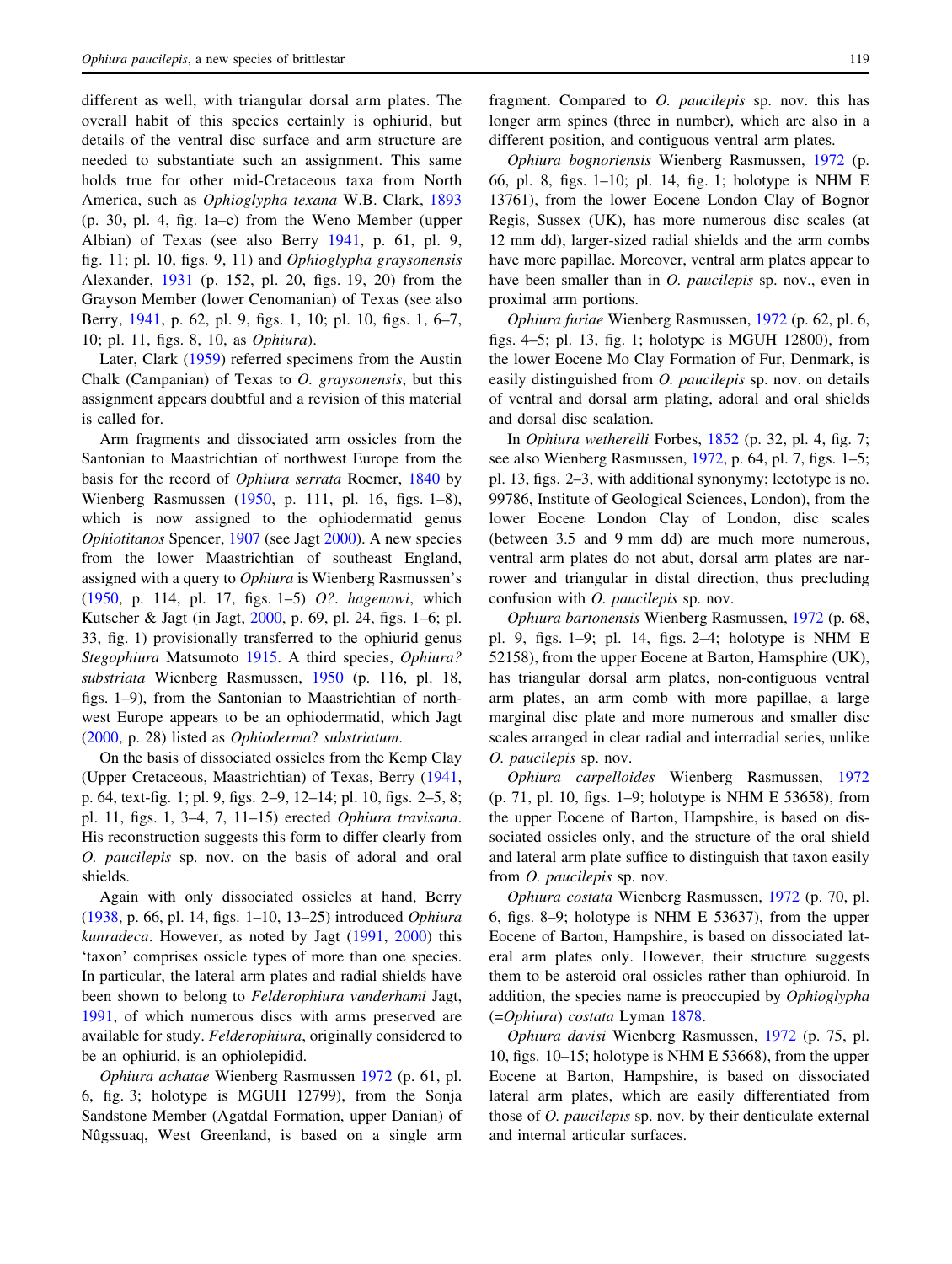<span id="page-7-0"></span>Arm spine number (4) and length, shape of dorsal and ventral arm plates and the peculiar voids between the radial shields and arm combs serve to distinguish O. hendleri Blake & Aronson, 1998 (p. 348, figs. 5.1–5.8, 6.1–6.4, 7.1–7.4, 7.6), from the upper Eocene of Seymour Island, Antarctica.

*Ophiura?* sp. of Kutscher  $(1985, p. 8, p. 3, fig. 1)$  $(1985, p. 8, p. 3, fig. 1)$ , from the middle Oligocene at Magdeburg, Germany, is based on a single lateral arm plate which appears to be much thinner than those of *O. paucilepis* sp. nov. and finely striate.

Ophiura? sternbergica Kutscher, [1980](#page-8-0) (p. 226, pl. 2, figs. 4–7; pl. 3, figs. 4–5; pl. 4, figs. 1–7; holotype is SGWG 64), from the upper Oligocene 'Sternberger Gestein' of northeast Germany, is based mainly on dissociated ossicles, although an arm fragment is also known. Arm spines are three in number, but their position differs from that of spines in O. paucilepis sp. nov., and proximal lateral arm plates appear narrower while oral shields are medially constricted.

Ophiura? parviformis Küpper, 1954 (p. 161, pl. 15, figs. 4–14), from the ?lower 'Badenian' (=Langhian, mid-Miocene) of Austria, is an indeterminate species, based on isolated lateral arm plates only (see also Kroh, 2007, Table 4). It is certainly not an ophiurid, but compares much more favourably with some Late Cretaceous species assigned either to amphiurids or ophiothrichids (see e.g., Kutscher and Jagt, in Jagt 2000, pl. 29).

Ophiura? vindobonensis Küpper, 1954 (p. 162, pl. 14, figs. 9–17), from the 'Badenian' (=Langhian; see also Kroh, 2007, Fig. 4, Table 4) is either an ophiolepidid, close to some Late Cretaceous forms such as Ophiolepis? linea Kutscher & Jagt, in Jagt, 2000 (p. 86, pl. 26, figs. 3–6) or an ophiodermatid comparable to Ophiotitanos serrata, as based on spine base structure and peg-like articulation bosses.

Ophiura marylandica Berry, 1934 (see Berry, 1939, p. 87, text-fig. 1; pl. 1, figs. 1–3), from the upper Miocene of Maryland, has differently shaped oral and adoral shields and ventral arm plates and arm combs have more numerous papillae than in O. paucilepis sp. nov., at comparable diameters.

Acknowledgments For assistance in various ways, we thank R. H. B. Fraaije, M. Kutscher, N. Taverne, N. A. Waljaard and E. Wijnker and for pertinent comments on an earlier typescript we are grateful to D. B. Blake and C. A. Meyer. One of us (JWMJ) gratefully acknowledges the financial support through the Synthesys grant system (SE-TAF-1530), which allowed him to work on extant ophiuroids at the Swedish Museum of Natural History, Stockholm (September 2006).

## References

Alexander, C. J. (1931). A new Lower Cretaceous ophiuroid. Journal of Paleontology, 5, 152–153.

- Berry, C. T. (1934). Miocene and Recent ophiuran skeletons. Johns Hopkins University Studies in Geology, 11, 9–136.
- Berry, C. T. (1938). Ophiurans from the Upper Senonian of South Limburg, Holland. Journal of Paleontology, 12, 61–71.
- Berry, C. T. (1939). More complete remains of *Ophiura marylan*dica. Proceedings of the American Philosophical Society, 80, 87–94.
- Berry, C. T. (1941). Cretaceous ophiurans from Texas. Journal of Paleontology, 15, 61–67.
- Blake, D. B., & Aronson, R. B. (1998). Eocene stelleroids (Echinodermata) at Seymour Island, Antarctic Peninsula. Journal of Paleontology, 72, 339–353.
- Böhm, G. (1889). Ein Beitrag zur Kenntniss fossiler Ophiuren. Berichte der Naturforschenden Gesellschaft zu Freiburg i. Br., 4, 232–287. [1–56].
- Clark, W. B. (1893). Mesozoic Echinodermata of the United States. United States Geological Survey Bulletin, 97, 1–30.
- Clark, D. L. (1959). Texas Cretaceous ophiuroids. Journal of Paleontology, 33, 1126–1127.
- Cornell, W. C., LeMone, D. V., & Norland, W. D. (1991). Albian ophiuroids from Cerro de Cristo Rey, Dona Ana County, New Mexico. Journal of Paleontology, 65, 1009–1013.
- Engel, H. (1941). Tertiaire en Quartaire echinodermen uit boringen in Nederland. Geologie en Mijnbouw, 3, 5–17.
- Fell, H. B. (1960). Synoptic keys to the genera of Ophiuroidea. Zoological Publications from Victoria University of Wellington, 26, 1–44.
- Forbes, E. (1839). On the Asteriadae of the Irish Sea. Memoirs of the Wernerian Natural History Society, 8, 114–129.
- Forbes, E. (1852). Monograph of the Echinodermata of the British Tertiaries. Monographs of the Palaeontographical Society of London, Vol. 6, no. 19, vii  $+36$  pp.
- Gray, J. E. (1840). A synopsis of the genera and species of the class Hypostoma (Asterias Linn.). Annals and Magazine of Natural History, 6(1), 175–184. 275–290.
- Ishida, Y. (2004). [Ophiuroids]. The Association for the Geological Collaboration in Japan. Monograph, Vol. 51, ii  $+80$  pp. (in Japanese).
- Jagt, J. W. M. (1991). A new ophiuroid from the Maastrichtian type area (Late Cretaceous, SE Netherlands, NE Belgium). Bulletin de l'Institut royal des Sciences naturelles de Belgique, Sciences de la Terre, 61, 197–209.
- Jagt, J. W. M. (2000). Late Cretaceous-Early Palaeogene echinoderms and the K/T boundary in the southeast Netherlands and northeast Belgium—Part 3: Ophiuroids, with a chapter on: Early Maastrichtian ophiuroids from Rügen (northeast Germany) and Møn (Denmark) by Manfred Kutscher and John W.M. Jagt Scripta Geologica, 121, 1–179.
- Kerr, T. J. V., & Twitchett, R. J. (2004). Experimental decay and disarticulation of Ophiura texturata: implications for the fossil record of ophiuroids. In: Heinzeller, T. & Nebelsick, J.H. (Eds.), Echinoderms (439–446). München: A.A. Balkema Publishers, Leiden.
- Klompmaker, A. A. (2009). Taphonomic bias on drill-hole predation intensities and paleoecology of Pliocene molluscs from Langenboom (Mill), the Netherlands. Palaios, 24, 772–779.
- Koehler, R. (1906). Description des ophiures nouvelles recueillies par le Travailleur et Talisman pendant les campagnes 1880, 1881, 1882 et 1883. Mémoires de la Société zoologique de France, 19, 5–34.
- Kroh, A. (2007). Climate changes in the Early to Middle Miocene of the Central Paratethys and the origin of its echinoderm fauna. Palaeogeography, Palaeoclimatology, Palaeoecology, 253, 185–223.
- Küpper, K. (1954). Ophiuroidea [sic] aus dem Torton des Wiener Beckens. Paläontologische Zeitschrift, 28, 159-166.